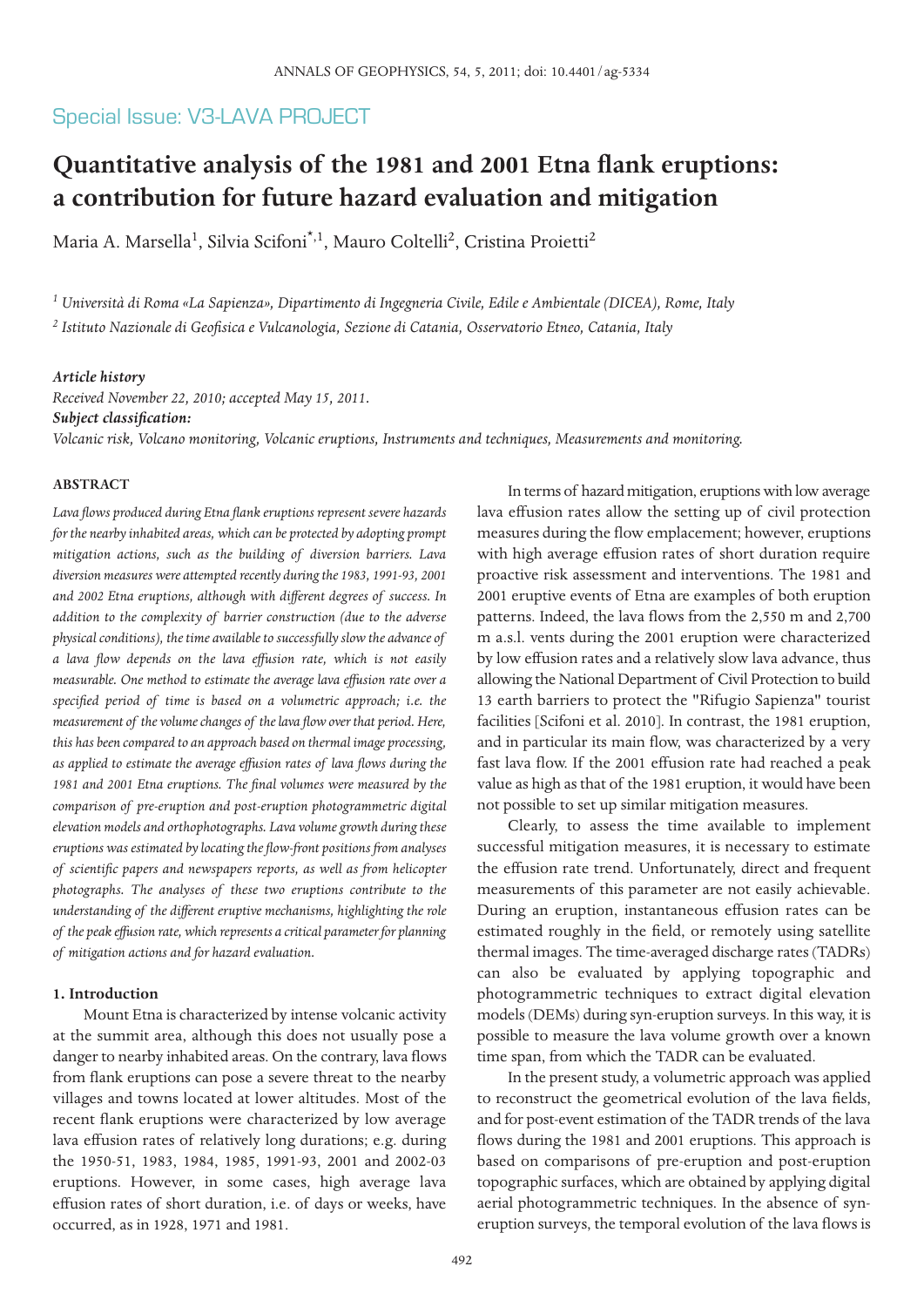

Figure 1. Laser scanner survey of the lava flow front of the 1981 Etna eruption. Red line, section cut along the 1981 lava front.

reconstructed using various data sources, such as scientific papers, newspaper reports and photographs taken during the eruptions.

### **2. Syn-eruption surveying techniques for volumetric TADR estimation**

Different techniques that are based on ground, aerial and satellite sensors can be adopted for obtaining syneruption data, with the implementation of a volumetric approach for the estimation of the effusion rate trends. Remote sensing techniques that are based on aerial and satellite optical sensors have wider fields of view than ground sensors, and therefore they are the preferred approach to safely obtain useful data for the quantitative observation of a whole lava field. However, these techniques are usually characterized by poor georeferencing accuracy, and they are limited by cloud and plume coverage.

Previous studies have demonstrated that the comparison of pre-eruption and post-eruption DEMs, as extracted directly from photogrammetric surveys or interpolated from available contour maps, is effective for estimation of the final volumes of lava flows of past eruptions [Stevens et al. 1999, Coltelli et al. 2007, Marsella et al. 2008]. In addition, the possibility of repeating photogrammetric surveys during the active phase of an eruption allows reconstruction of the lava flow evolution throughout the whole eruption [Marsella et al. 2008, 2009]. When such data are not available or are insufficient, an analysis of helicopter photographs that are usually taken for monitoring purposes can be used to follow the enlargement of a lava flow field and to evaluate lava volume growth, by using approximate thickness values. To improve the measurement accuracy, the helicopter photographs should be orthorectified, to minimize the distortion caused by variable flight patterns and the use of non-calibrated lenses. Alternatively, low-altitude flying

platforms, such as unmanned aerial vehicles or ultralight aeroplanes [Laliberte et al. 2008, Buckley et al. 2002], can be equipped with calibrated digital cameras and a global positioning system/inertial motion unit system for direct georeferencing, to acquire a large number of quasi-nadiral aerial photographs.

Ground-based topographical techniques with threedimension capability can be adopted, either by using digital cameras to acquire stereo-pairs, or laser scanner sensors to obtain three-dimensional points (Figure 1), which can in theory provide higher time/space resolution than remotesensing surveys. However, close-range surveys are not always feasible in areas that can be difficult to access [James et al. 2008]. Moreover, close-range surveys are useful for rapid evaluation of the advance of simple lava flows, but they are not appropriate to monitor complex lava flow fields, which require multiple points of observation. A close-range survey on an active lava flow was initially conducted during the 2008-2009 Etna eruption using a very-long-range terrestrial laser scanner [James et al. 2009]. These authors showed that this instrument allows changes due to the emplacement of new lava flows to be detected, even if data co-registration difficulties arise from very-long-range observations of extremely rough topographies. The datasets obtained were characterized by irregular distributions, and in some areas, by very low densities. The survey was possible since it was performed inside the Valle del Bove depression; as opposed to most of the Etna surface, the Valle del Bove depression offers many points of observation from which to measure a large area of a lava flow.

#### **3. Techniques for TADR estimation**

To quantify lava emplacement processes, and in particular the evolution of the TADR that gives a general view of an eruption, the DEMs produced during an eruption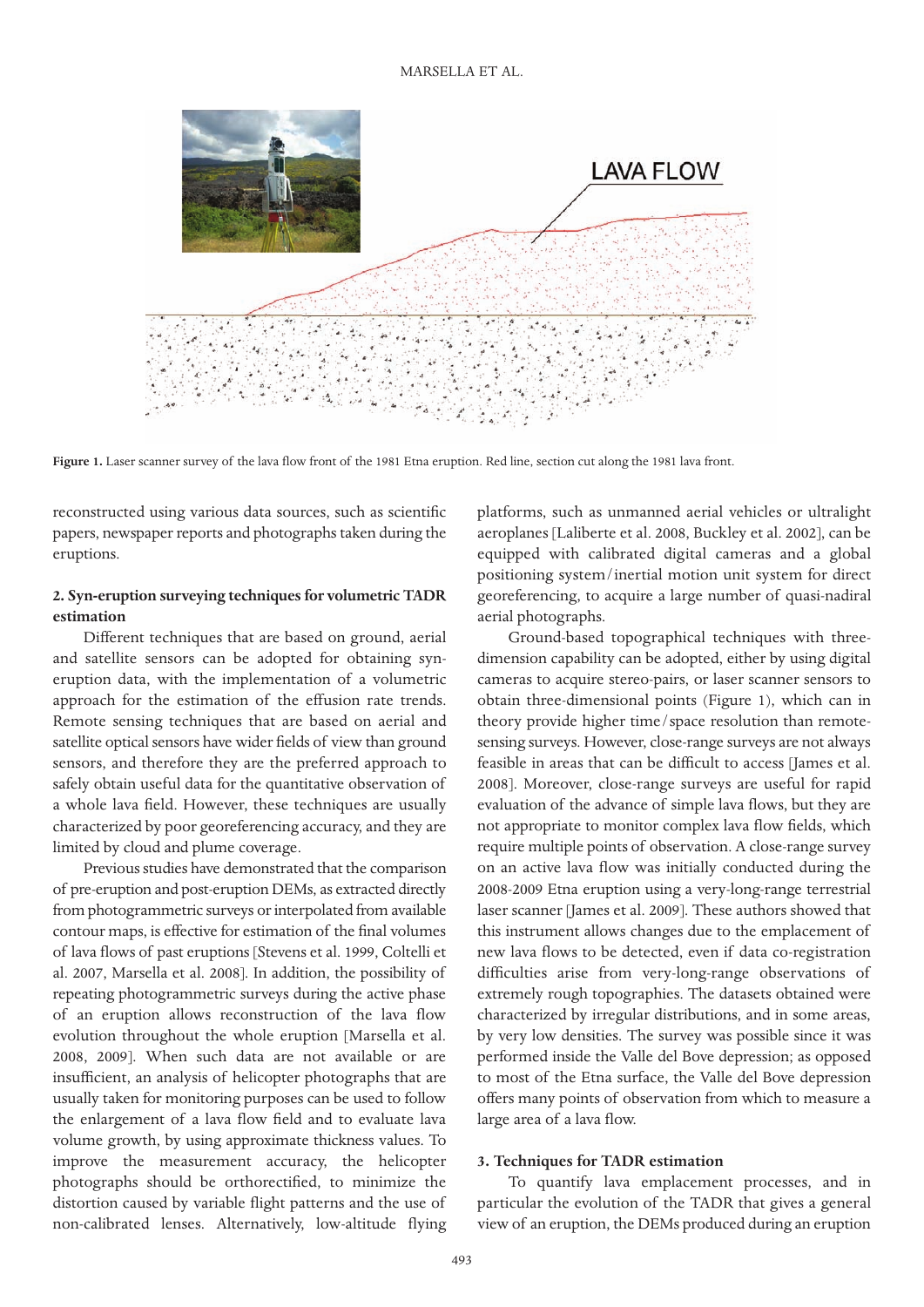can be analyzed. Provided that pre-eruption DEMs are available, these data allow the implementation of a volumetric approach for estimation of the TADR, by dividing the volume of the lava flow by the corresponding time interval. Quality control analysis of volume estimates, which directly affect the TADRs, show margins of error of about 10% [Coltelli et al. 2007].

Aerial laser scanning and digital photogrammetry are suitable for acquiring data over large areas, so these techniques are more appropriated to observe the evolution of lava flow fields. The surveying frequency depends on the availability of aerial platforms (helicopter or aircraft) close to an eruption site.

Volumetric TADRs provide a general view of an eruption and they can be adopted to constrain instantaneous evaluations of the lava effusion rate, which can be performed through different methodologies, such as field measurements and processing of thermal images, which are more suitable for detecting short-term variations. In the field-based approach, effusion rates are evaluated by *in-situ* measurements of lava velocity, and channel width and depth [Frazzetta and Romano 1984, Guest et al. 1987, Calvari et al. 1994, Calvari et al. 2002]. However, channel geometry is difficult to obtain, because the depth is not necessary the same as the levee height [Pinkerton and Sparks 1976], and the width is usually not constant along the flow depth [Guest at al. 1987]. The flow velocity is easy to measure at the flow center, but it varies for down-flow and cross-flow directions, as well as vertically within a channel. All of these uncertainties can result in cumulative errors in the effusion rates of as much as 37% [Calvari et al. 2002].

In the thermal approach, the effusion rate is derived from the radiance measured from both satellite-borne infrared sensors and hand-held thermal cameras, which obtain minimum and maximum values for the effusion rate, as a range of surface temperatures of the active lava flow is generally assumed for the calculations. Recent studies have demonstrated that satellite effusion rate measurements can have margins of error of up to 50% [Harris et al. 2007]. Moreover, the values estimated from satellites are not limited to a single vent, but apply to the whole of a lava field. For this reason, in case of multi-vent eruptions, the volumes derived by integrating effusion rate thermal measurements are not always reliable and directly applicable when it is necessary to distinguish the contributions of the various lava flows. For example, minimum and maximum effusion rate trends were obtained for the whole 2001 Etna eruption from the analysis of thermal advanced very-high-resolution radiometer (AVHRR) data [Lautze et al. 2004], but the eruption included seven different lava flows, with only two of these threatening buildings (those from the 2,550 m and 2,700 m a.s.l. vents).

The 2001 Etna eruption can be used to compare total



**Figure 2.** Comparison of the different lava effusion rate trends of the whole 2001 Etna eruption, based on: the volumetric approach (filled red bars); analysis of thermal images acquired by satellite (minimum and maximum values, continuous and dashed lines, respectively; redrawn from Lautze et al. [2004]); and ground measurements (dots, redrawn from Lautze et al. [2004]). The volumetric TADR was also evaluated considering only the lava flows from the 2,100 m, 2,550 m and 2,700 m a.s.l. vents (filled grey bars), where the final volume is 70% of the total volume.

volumes and effusion rates obtained both by thermal and volumetric approaches, and by field measurements. Lautze et al. [2004] analyzed thermal AVHRR data and ground-based data to evaluate dense-rock equivalent (DRE) effusion rates of the whole lava field throughout the eruption. The integral calculus of the DRE thermal effusion rates gave a final lava DRE volume of 19.8 ( $\pm$ 7.7) × 10<sup>6</sup> m<sup>3</sup>. This value has little overlap with the DRE volume of  $31.3 (\pm 5.8) \times 10^6$  m<sup>3</sup> obtained from the bulk volume evaluated by the volumetric approach [Coltelli et al. 2007], after the correction for vesicularity of 22% (±12%) [Harris et al. 2000]. It also differs from the DRE volume of 37.5 ( $\pm$ 5.5)  $\times$  10<sup>6</sup> m<sup>3</sup> evaluated by field measurements [The Research Group of the Istituto Nazionale di Geofisica e Vulcanologia-Sezione di Catania, Italy 2001]. This comparison confirms that the use of highly scattered effusion rates makes satellite data unsuitable for estimating volumes, due to the large differences with the volumes measured.

The volumetric approach was applied to reconstruct the trends of the TADRs corresponding to the Etna lava flows from the 2,100 m, 2,550 m and 2,700 m a.s.l. vents [Coltelli et al. 2007, Scifoni et al. 2010], which were mostly active during the central period of the eruption (July 23 to August 3), and produced about 70% of the final lava volume of the whole eruption. The volumetric DRE TADR trends (Figure 2) were compared with the corresponding evaluations for the entire eruption using ground-based data and satellite thermal images [Lautze et al. 2004]. The DRE TADR trends in Figure 2 are comparable. However, while the isolated peaks measured by ground and satellite data can be linked to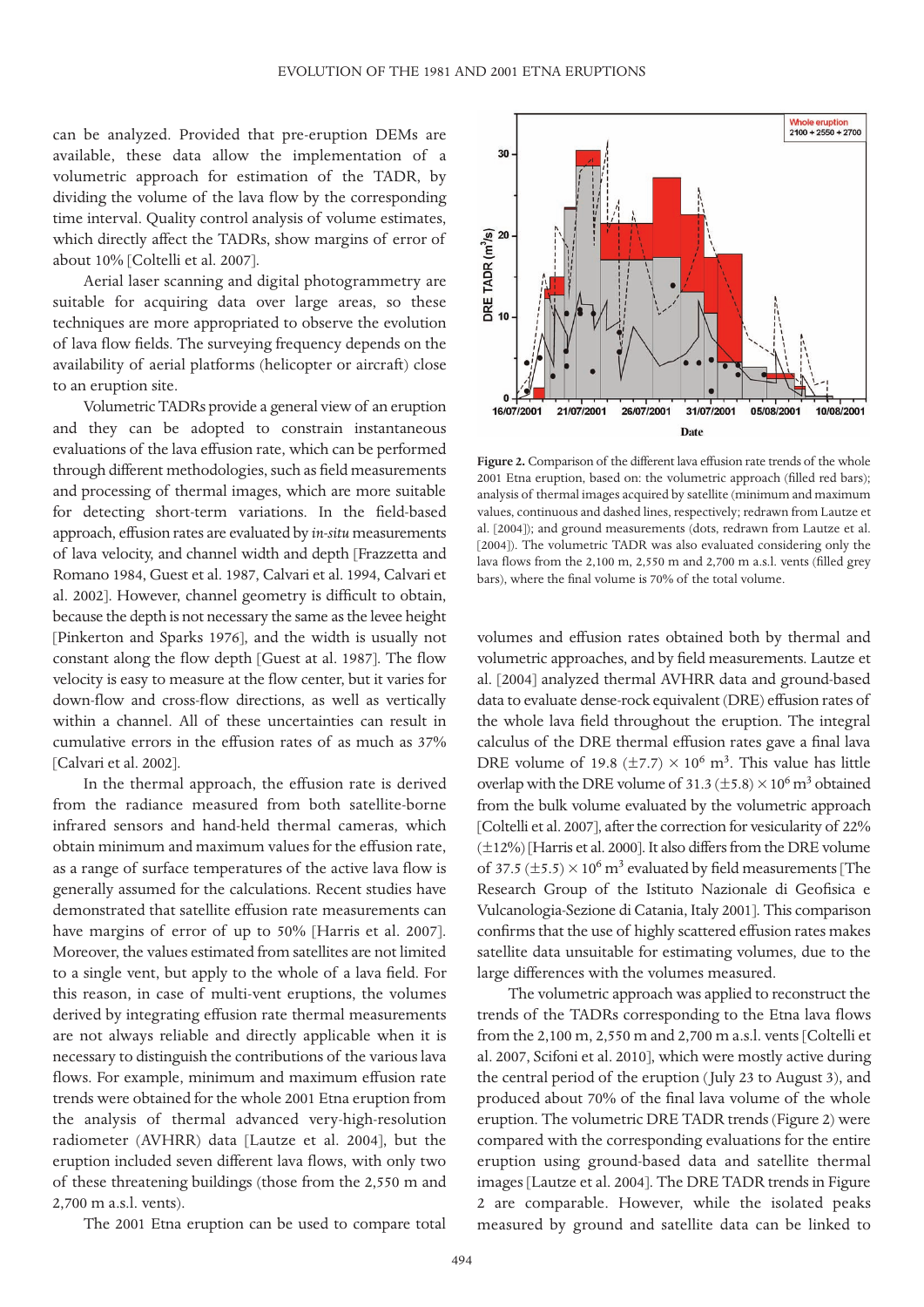#### Post - eruption surface



Figure 3. Pre-eruption (left) and post-eruption (right) surfaces of the 1981 Etna eruption, with the lava flow fields superimposed in red on the posteruption surface.



Figure 4. Pre-eruption (left) and post-eruption (right) surfaces of the 2001 Etna eruption, with the lava flow fields superimposed in red on the posteruption surface.

pauses or pulses in the effusive activity, these cannot be represented by the volumetric approach, which produces an average value corresponding to a time span ranging from one to several days. Furthermore, the peak visible for the satellite dataset in the decreasing phase (July 30 to August 1) might be due to the contribution of the lava flows from upper vents, which were not considered in the volumetric

approach. The large differences between the upper and lower satellite effusion rates appear too wide, and thus they suggest that the assumptions in the model of the range of lava surface temperatures were not correct [Lautze et al. 2004].

Generally, thermally derived effusion rates are sensitive to short-term variations that are highlighted by spikes in the dataset. On the contrary, as the volumetric data is strongly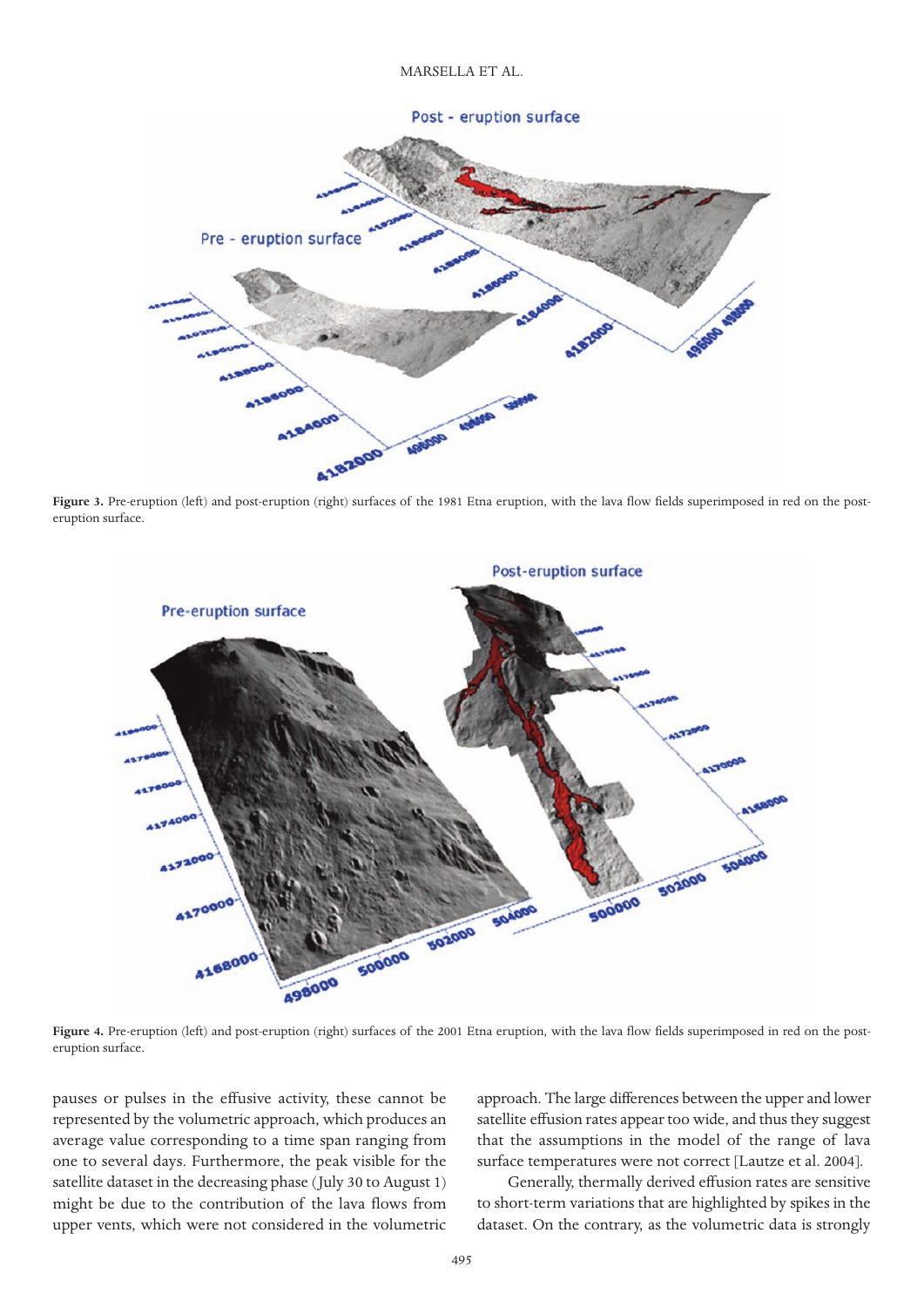dependent on the low acquisition frequency, this can provide average effusion rates that cannot depict rapid variations in lava discharge. More specifically, the volumetric approach cannot be used to represent short-term peaks, because of the timing of aerial surveys, as only one carried out every few days. The efficacy of the satellite approach in the detection of short-term peaks is also limited by bad weather and plume coverage.

## **4. Analysis of the 1981 and 2001 Etna eruptions**

The reconstructions of the 1981 and 2001 TADRs were performed using a similar approach to that described by Coltelli et al. [2007]; i.e. they were based on comparative analyses of pre-eruption and post-eruption DEMs extracted from photogrammetric surveys and on post-eruption orthophotographs. These analyses allowed the precise definition of the limits of the lava flows, to evaluate their final volumes and to extrapolate their temporal evolution.

The 1981 pre-eruption DEM was extracted using photogrammetric data from a 1978 aerial survey (flight altitude, 3,000 m; scale, 1:20.000) that was carried out by "Rossi Brescia S.r.l.". These data were processed through a photogrammetric digital workstation. The post-eruption topography was extracted by processing photogrammetric data that was collected during a 2004 aerial survey (scale, 1:10.000) that was performed by "Nuova Avioriprese Napoli". To cover the whole lava field (Figure 3), it was necessary to integrate this 2004 DEM with a DEM obtained by interpolation of a 1999 vector map (scale, 1:10.000) of the Provincia Regionale di Catania, which was extracted from an aerial survey that was performed on November 9, 1998 [Coltelli et al. 2007]. This 1999 DEM was also adopted as the 2001 pre-eruption surface, with the corresponding posteruption DEM (Figure 4) interpolated from the 2001 vector map of the Provincia Regionale di Catania, as extracted from a December 3, 2001, aerial survey [Coltelli et al. 2007].

For both of these eruptions, the pre-eruption and posteruption DEMs were compared, to evaluate the elevation changes, as represented by two residual maps. These maps allowed the distribution of the lava flow thicknesses for both of these eruptions to be evaluated (Figures 5 and 6). Global positioning system surveys were also carried out on the 1981 lava flows, to reconstruct the lava flow surface where preeruption vegetation or post-eruption land modifications prevented the precise measurement of lava thicknesses by the photogrammetric approach. For both of these eruptions, the post-eruption orthophotographs helped to localize the flowfront positions that were retrieved by the data analysis. The advance of the 1981 front was reconstructed by taking into account various data sources, such as the scientific literature, newspaper reports, and other documents. To obtain the partial volumes at different times, and the corresponding TADRs, the final lava thickness was cut in correspondence with the time evolution of the front position (Figure 7). The



**Figure 5.** Lava flow thickness distribution and eruptive fissures of the 1981 Etna eruption.

front evolution of the 2001 lava flows (for the 2,550 m and 2,700 m a.s.l. vents) was reconstructed from the analysis of Istituto Nazionale di Geofisica e Vulcanologia (INGV) reports and helicopter photographs, which provided an almost daily mapping of the flow limits [Scifoni et al. 2010] (Figure 8).

The reconstruction of the advance of the flow fronts during both the 1981 and 2001 eruptions not only allowed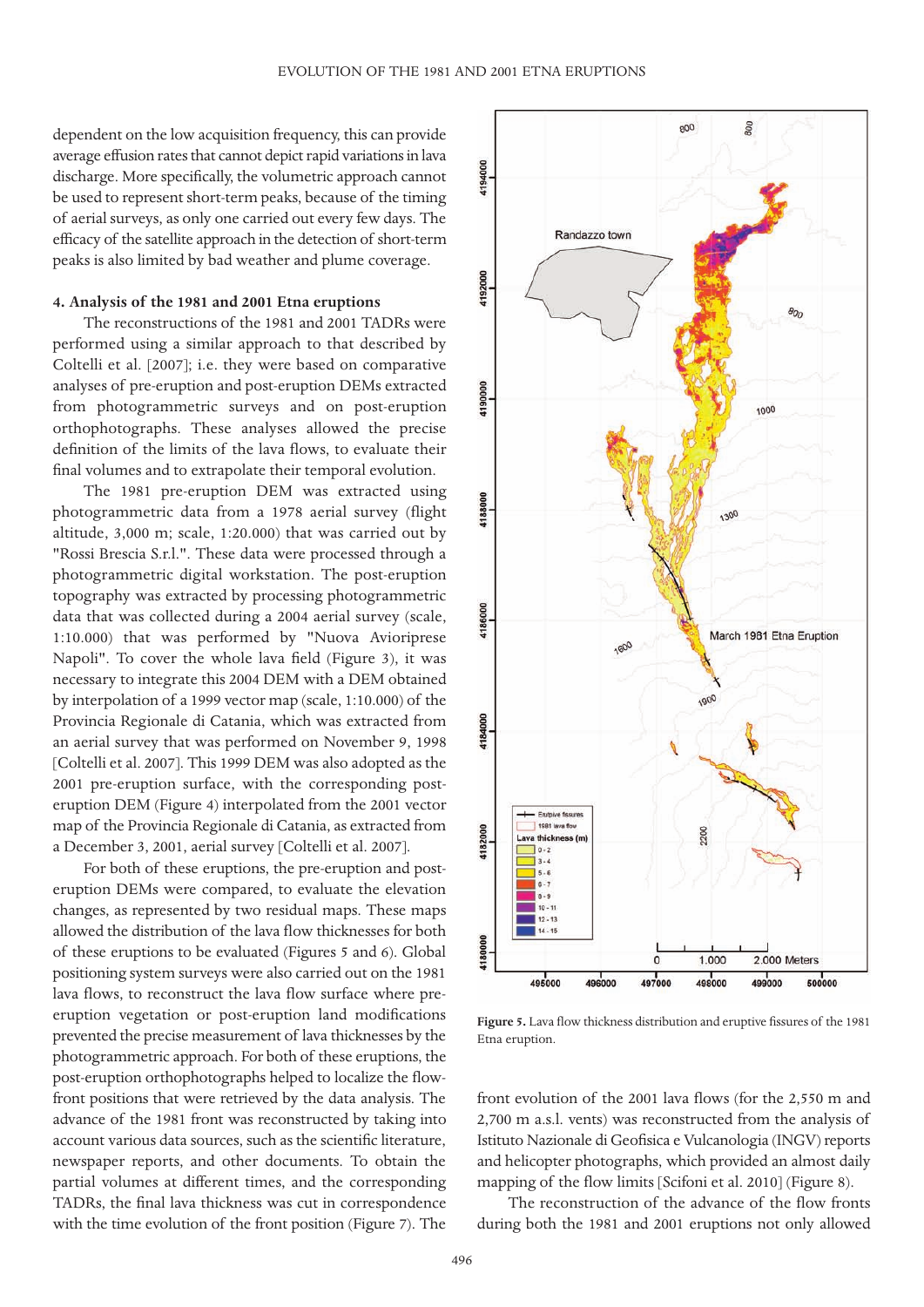

**Figure 6.** Lava flow thickness distribution of the 2001 Etna eruption from the 2,700 m and 2,550 m a.s.l. vents. Black lines, position of the 13 earth barriers built during the eruption.



**Figure 7.** Temporal evolution of the TADR (left axis) and corresponding cumulative volumes (right axis) during the 1981 Etna eruption.



**Figure 8.** Temporal evolution of the TADR (left axis) and the corresponding cumulative volumes (right axis) during the 2001 Etna eruption. Gray bars and black triangles, lava flow from the 2,550 m a.s.l. vent. Red bars and red circles, lava flow from the 2,700 m a.s.l. vent. (from Scifoni et al. [2010]).

evaluation of their TADRs, but also analysis of the evolution of the lava flows during each eruption. Indeed, the two slowly evolving 2001 lava flows (from the 2,550 m and 2,700 m a.s.l. vents) were complete in 6 days and 10 days [Scifoni et al. 2010] and reached lengths of 3.3 km and 4.1 km, respectively [Coltelli et al. 2007]. This allowed the civil protection authorities to build earth barriers to protect the buildings at "Rifugio Sapienza" [Barberi et al. 2004]. Moreover, numerical simulations that used the reconstructed 2001 effusion rate trends demonstrated that it would also have been possible to develop alternative scenarios for the barrier configuration [Scifoni et al. 2010]. On the contrary, the 1981 effusion rate trend shows a quite different scenario: the main 1981 lava flow traveled 10 km in about 4 days, confirming that it would have been very

difficult to build earth barriers in the short time available.

#### **5. Conclusions**

The analysis of the emplacement history of the recent Etna eruptions in 1981 and 2001, where the lava flows threatened inhabited areas, can be used to anticipate future eruptions and to assist in the design and implementation of mitigation actions. For both of these eruptions, a quantitative multi-temporal analysis of the lava flow evolution was developed to reconstruct their emplacement histories and evaluate the corresponding effusion rate trends. The results of the analysis were used to simulate (on the pre-eruption DEMs) the evolution of these 1981 and 2001 Etna eruptions, and to forecast different scenarios.